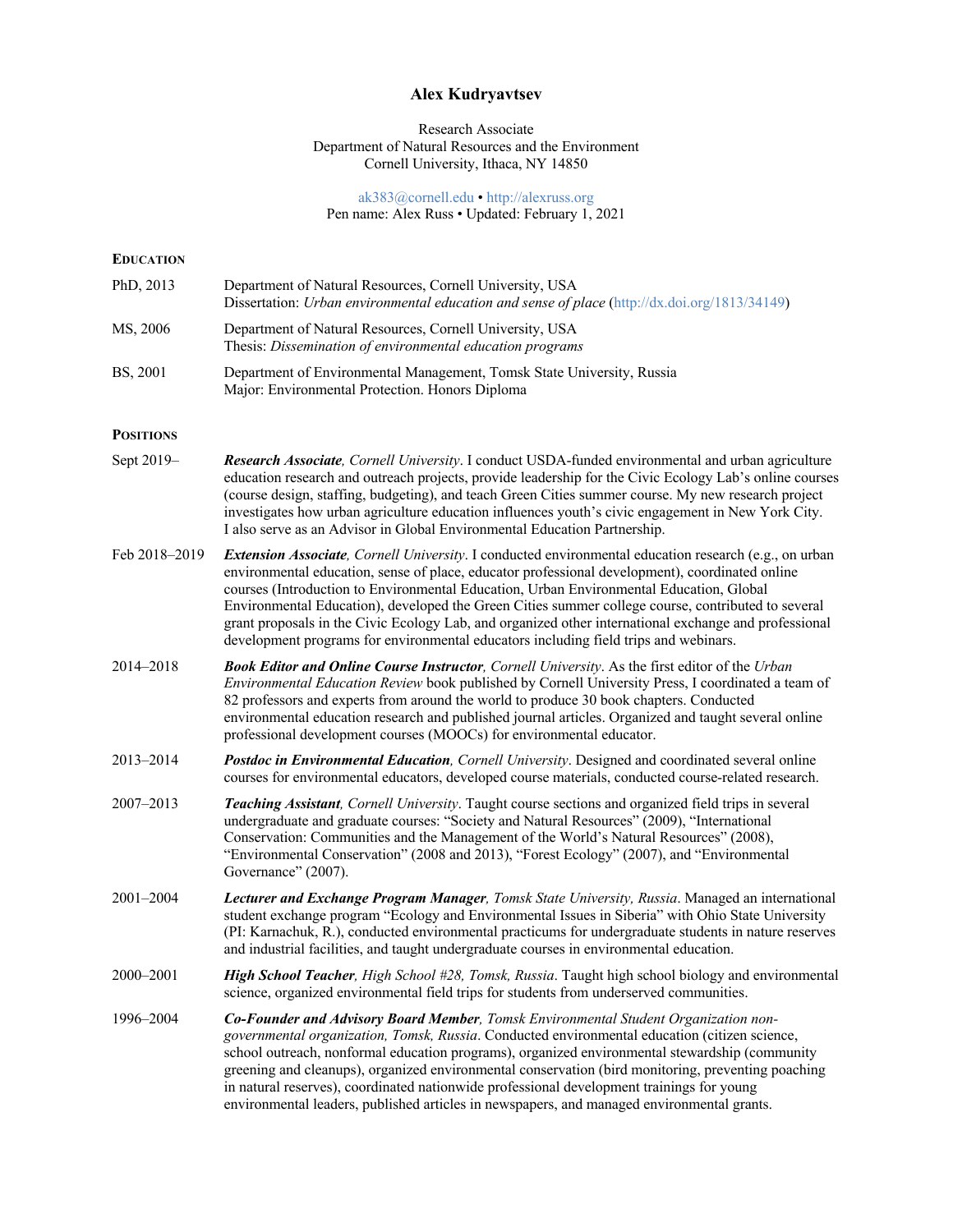### **JOURNAL ARTICLES**

- **Russ, A.,** and Gaus, M. (in-progress). Urban agriculture and youth civic participation: A rapid scoping review. *Social Movements, Institutions and Governance*.
- Li, Y., Krasny, M., and **Russ, A.** (in-progress). Impact of environmental educator professional development online courses on participants' practice and career.
- DuBois, B., Krasny, M., and **Russ, A.** (2019). Online professional development for environmental educators: Strategies to foster critical thinking and social interactions. *Environmental Education Research 25*(10): 1479-1494. https://doi.org/10.1080/13504622.2018.1564247
- Li, Y., Krasny, M., and **Russ, A.** (2016). Interactive learning in an urban environmental education online course. *Environmental Education Research, 22*(1): 111–128. http://dx.doi.org/10.1080/13504622.2014.989961
- Wang., S, Guo, F., **Russ, A.,** Cheng, X., and Wu, C. (2016). Camping in the U.S.: Inspiration for China. *World Regional Studies, 25*(1): 115-124. http://dx.doi.org/10.3969/j.issn.1004-9479.2016.01.013 (In Chinese)
- **Russ, A.**, Peters S.J., Krasny, M.E., and Stedman, R.C. (2015). Development of ecological place meaning in New York City. *Journal of Environmental Education, 46*(2), 73–93. http://dx.doi.org/10.1080/00958964.2014.999743
- Krasny, M.E., Kalbacker L., Stedman R.C., and **Russ, A.** (2013). Measuring social capital among youth: Applications in environmental education. *Environmental Education Research, 21*(1), 1–23. http://dx.doi.org/10.1080/13504622.2013.843647
- Krasny, M.E., **Russ, A.**, Tidball, K.G., and Elmqvist, T. (2014). Civic ecology practices: Participatory approaches to generating and measuring ecosystem services in cities. *Ecosystem Services, 7*: 177–186. http://dx.doi.org/10.1016/j.ecoser.2013.11.002
- **Kudryavtsev, A.,** Krasny, M., and Stedman, R. (2012). The impact of environmental education on sense of place among urban youth. *Ecosphere, 3*(4):29. http://dx.doi.org/10.1890/ES11-00318.1
- **Kudryavtsev, A.,** Stedman, R., and Krasny, M. (2011). Sense of place in environmental education. *Environmental Education Research, 18*(2), 229–250. http://dx.doi.org/10.1080/13504622.2011.609615
- **Kudryavtsev, A.**, Krasny, M., and Walther, J. (2010). Dissemination of outreach education programs: In-person and computer-mediated educator training. *Journal of Extension, 48*(5). http://www.joe.org/joe/2010october/a4.php
- **Kudryavtsev, A.**, Krasny, M., Ferenz, G., and Babcock, L. (2007). Use of computer technologies by educators in urban community science education programs. *Journal of Extension, 45*(5). http://www.joe.org/joe/2007october/a2.php

### **BOOKS AND E-BOOKS**

- **Russ, A.,** and Krasny, M. (Eds.) (2017). *Urban Environmental Education Review*. Ithaca, New York: Cornell University Press. https://www.cornellpress.cornell.edu/book/9781501707759/urban-environmental-education-review
- **Russ, A.** (2016). *Urban Environmental Education Narratives*. Washington, DC and Ithaca, NY: NAAEE and Cornell University. (ISBN: 978-0-692-60002-3) https://goo.gl/6vO2cE
- **Russ, A.,** and Krasny, M. (Eds.) (2016). *Essays in urban environmental education*. Ithaca, New York and Washington, DC: Cornell University Civic Ecology Lab and NAAEE. (ISBN: 978-0-692-73496-4) https://goo.gl/XOqzfF
- **Russ, A.** (Ed.). (2015). *Urban Environmental Education*. Ithaca, NY and Washington, DC: Cornell University Civic Ecology Lab, NAAEE, and EECapacity. (ISBN 978-0-692-34957-1) https://goo.gl/ApHp9U
- **Russ A.** (Ed.). (2014). *Measuring Environmental Education Outcomes*. Washington, DC: North American Association for Environmental Education (ISBN: 978-0-615-98351-6). http://goo.gl/omL2uA

#### **BOOK CHAPTERS**

- **Russ, A.,** Armstrong, A., and Krasny, M. (in-progress). Urban agriculture in parks: Fostering youths' civic participation. In: *The Transformative Power of Parks*.
- **Russ, A.,** and Krasny, M. (2017). Introduction. In: Russ, A., and Krasny, M. (Eds.), *Urban Environmental Education Review* (pp. 1–9). Ithaca, New York: Cornell University Press.
- Adams, J.D., Greenwood, D.A., Thomashow, M., and **Russ, A.** (2017). Sense of place. In: Russ, A., and Krasny, M. (Eds.), *Urban Environmental Education Review* (pp. 68–75). Ithaca, New York: Cornell University Press.
- Krasny, M., Svendsen, E.S., Konijnendijk van den Bosch, C., Enqvist, J., and **Russ, A.** (2017). Environmental governance. In: Russ, A., and Krasny, M. (Eds.), *Urban Environmental Education Review* (pp. 103–111). Ithaca, New York: Cornell University Press.
- Cole, L.B., McPhearson, T., Herzog, C.P., and **Russ, A.** (2017). Green infrastructure. In: Russ, A., and Krasny, M. (Eds.), *Urban Environmental Education Review* (pp. 261–270). Ithaca, New York: Cornell University Press.
- **Russ, A.,** and Krasny, M. (2017). Educational trends. In: Russ, A., and Krasny, M. (Eds.), *Urban Environmental Education Review* (pp. 288–296). Ithaca, New York: Cornell University Press.
- **Russ, A.,** and Krasny, M. (2015). Urban environmental education trends. In: Russ A. (Ed.) *Urban Environmental Education* (12–25). Ithaca, NY and Washington, DC: Cornell University Civic Ecology Lab, NAAEE and EECapacity.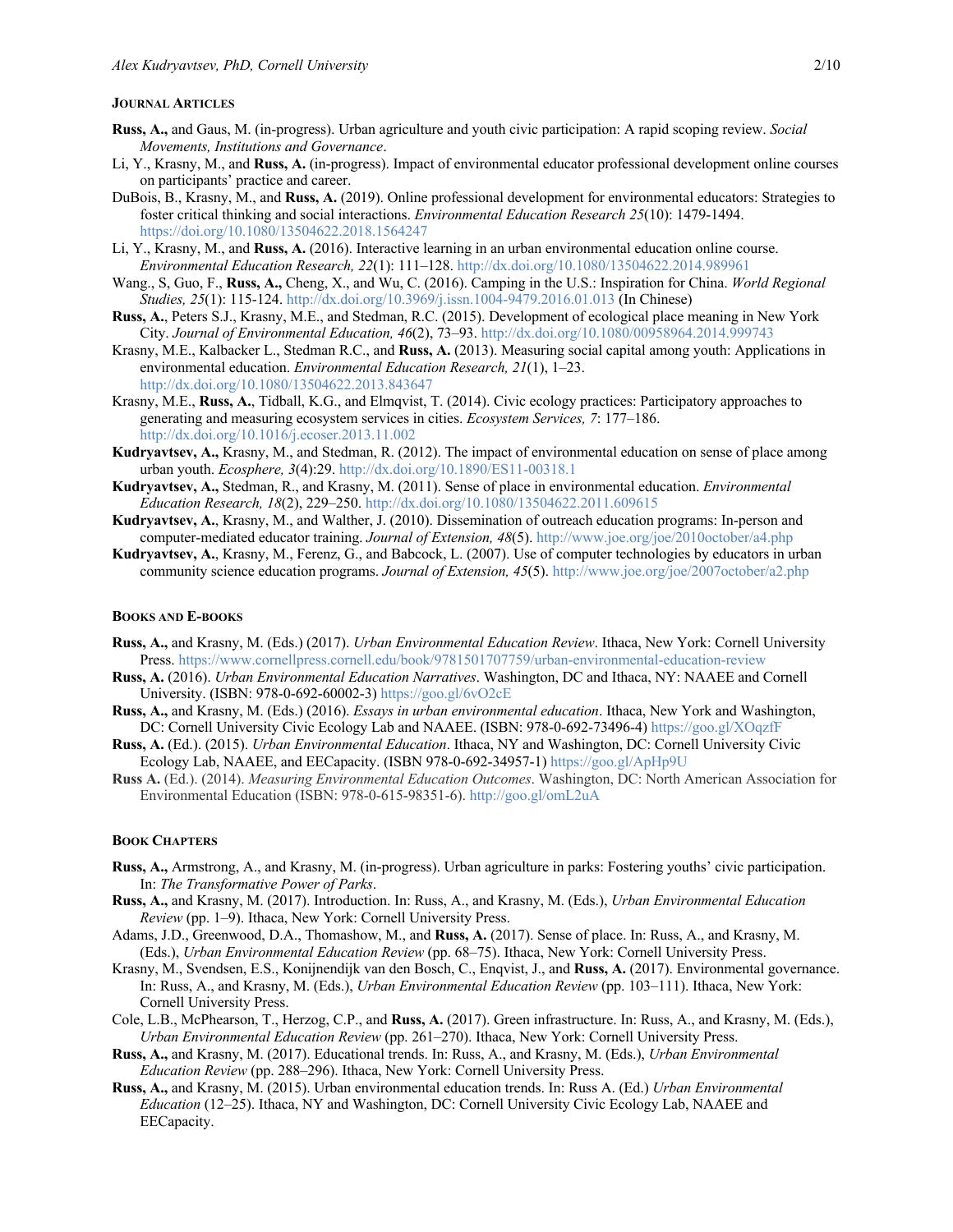O'Dowd T., Coughlin Robertson C., Goodale T., and **Russ, A.** (2015). Teaching the teachers: Preparation and professional development of urban environmental educators. In: Russ A. (Ed.) *Urban Environmental Education* (119–124). Ithaca, NY and Washington, DC: Cornell University Civic Ecology Lab, NAAEE and EECapacity.

# **REPORTS AND OTHER PUBLICATIONS**

- **Russ, A.,** and Green, A. (2020). Rocking the Boat: Using environmental education to promote positive youth development. Washington, DC: North American Association https://thegeep.org/learn/case-studies/rocking-boatusing-environmental-education-promote-positive-youth-development
- **Russ, A.,** Li, Y., and Krasny, M. (2017). *Urban Environmental Education: Online Course Report*. Ithaca, NY: Cornell University Civic Ecology Lab. http://goo.gl/Suyo7h
- **Russ, A.,** Mikhailova, M., Kobzar, O., and Adam, A. (2017). *The system of lifelong environmental education in Tomsk, Russia*. Washington, DC: Global Environmental Education Partnership. https://thegeep.org/learn/case-studies/systemlifelong-environmental-education-tomsk-region

#### **COURSES DEVELOPED AND TAUGHT**

| Cornell University summer college course (2018-2021).                                                                                                                                                                                                                                                |
|------------------------------------------------------------------------------------------------------------------------------------------------------------------------------------------------------------------------------------------------------------------------------------------------------|
| Developed online course lectures. About 600 participants from 60<br>countries took this course in fall 2020.                                                                                                                                                                                         |
| Cornell University MOOC. I have developed and taught this course in<br>spring 2019 (about 500 participants from 50 countries).                                                                                                                                                                       |
| Cornell University online course. Taught in 2017, and Feb-Apr 2019 (500)<br>participants from 60 countries). Sponsored by Alibaba Foundation.                                                                                                                                                        |
| Cornell University online professional development course for<br>environmental educators. Sep-Oct 2017, Apr-May 2018, and Nov-Dec<br>2019 (300-400 participants from 30-40 countries). Sponsored by the US<br>Environmental Protection Agency via the EECapacity project, and Alibaba<br>Foundation. |
| Cornell University online course. Sep-Oct 2017, Nov-Dec 2018, Sept-Oct<br>2019, (400-600 participants from 60 countries). Co-instructors: Krasny, M.,<br>and Li, Y.                                                                                                                                  |
| Cornell University online course. May-June 2018 (300 participants from 50<br>countries).                                                                                                                                                                                                             |
| Cornell University project-based learning community (Apr-Dec 2014),<br>which produced an e-book (https://goo.gl/ApHp9U). Sponsored by the US<br>Environmental Protection Agency.                                                                                                                     |
| Cornell University online course (2012, Sep-Oct 2014), and project-based<br>online learning community (May-Oct 2013) for educators who produced an<br>e-book (http://goo.gl/omL2uA). Sponsored by the US EPA.                                                                                        |
| Cornell University online course (Fall 2011, 2012). Co-instructors: Krasny<br>M., and Price A.                                                                                                                                                                                                       |
| Tomsk State University (Russia) lectures and teaching practicum in high<br>schools for undergraduate students (2002-2004).                                                                                                                                                                           |
| Tomsk State University (Russia) 4-week summer environmental practicum<br>in nature reserves and industrial facilities for environmental major<br>undergraduate students (2002, 2003).                                                                                                                |
|                                                                                                                                                                                                                                                                                                      |

#### **CONFERENCE PRESENTATIONS**

- **Kudryavtsev, A.,** and Gaus, M. (2020). From urban agriculture education to civic participation: Scoping review. Online presentation at the NAAEE conference. October 2020.
- **Kudryavtsev, A.,** and Krasny, M. (2020). Exploring the social impacts of urban agriculture education. Presentations at the Annual Conference of the Department of Natural Resources and the Environment, Cornell University, Ithaca, NY. January 2020.
- **Kudryavtsev, A.,** and Taggard, M. (2019). Environmental education case studies that teach and inspire. Round table at the NAAEE conference, October 2019, Lexington, Kentucky.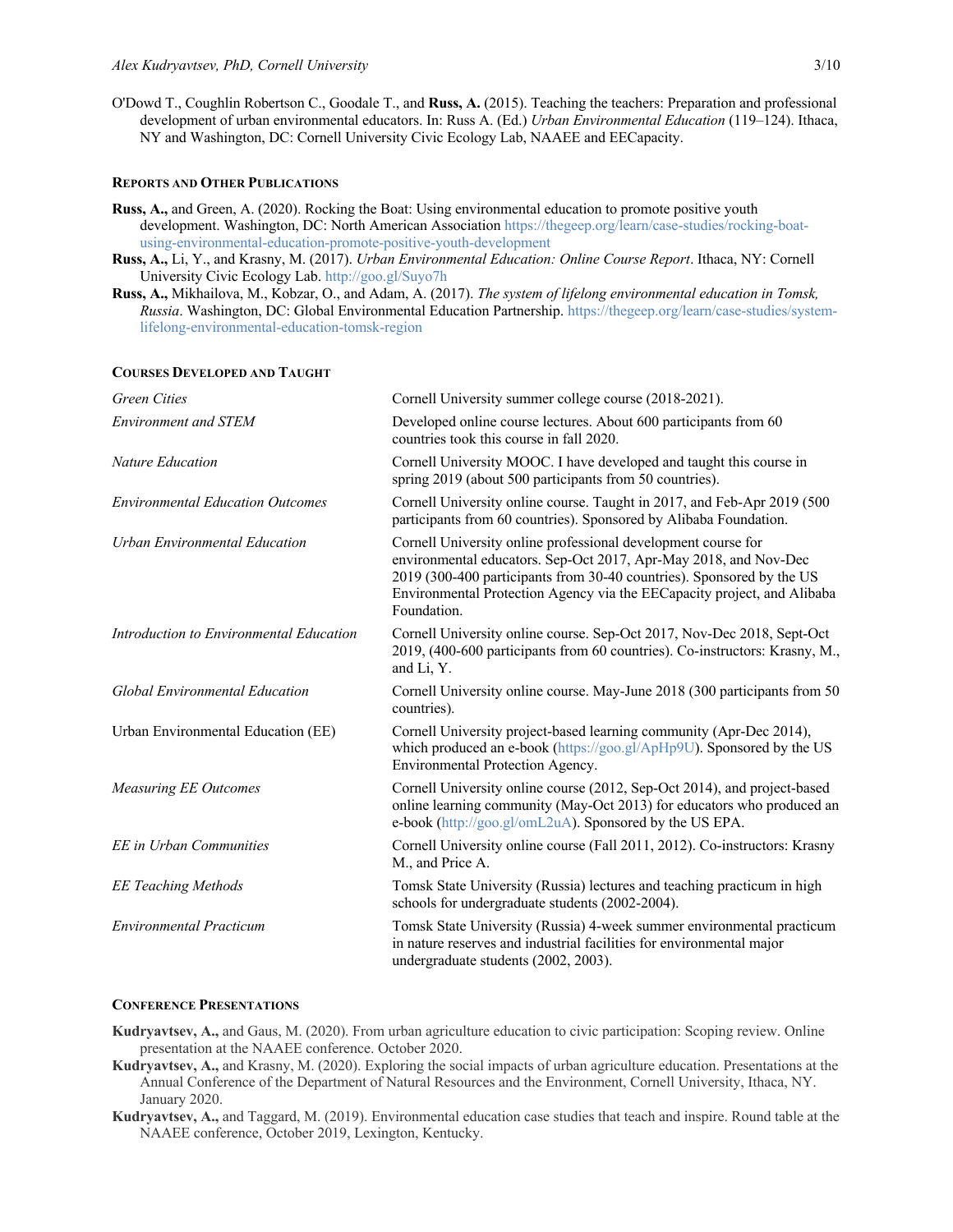- Krasny, M., **Kudryavtsev, A.,** Li, Y., Armstrong, A., Yu, Y., and Yan, M. (2019). Online learning to advance environmental education practice: Cornell's experience and research. Hands-on presentation at the NAAEE conference, October 2019, Lexington, Kentucky.
- Li, Y., Krasny, M., **Kudryavtsev, A.,** Armstrong, A., Kizilcec, R., and Cho, J.Y. (2019). How normative messages in online courses influence educators' learning and practice. Poster at the NAAEE conference, October 2019, Lexington, Kentucky.
- **Kudryavtsev, A.** (2018). Green city design and nature education (绿色城市设计与自然教育). Presentation at the China Nature Education Forum (全国自然教育论坛). October 2018. Chengdu, China.
- **Kudryavtsev, A.,** Krasny M. (2018). Urban environmental education: Place, participation, partnership. Presentation at the New England Environmental Education Alliance. November 1–3, 2018. Lake Morey Resort, Vermont.
- **Kudryavtsev, A.,** Krasny, M. and Li, Y. (2018). Cornell University online courses for environmental education. Presentation at the North American Association for Environmental Education. October 10–13, 2018. Spokane, Washington.
- **Kudryavtsev, A.,** Braus, J., and Hopkins, M. (2018). Case studies that inspire environmental educators. Presentation at the North American Association for Environmental Education. October 10–13, 2018. Spokane, Washington.
- Li, Y., Krasny, M., **Kudryavtsev, A.** (2018). Environmental educators' global engagement through professional development MOOCs. 15<sup>th</sup> Annual Research Symposium, North American Association for Environmental Education. October 9–10, 2018. Spokane, Washington
- Briggs, L., **Kudryavtsev, A.,** and Li, Y. (2018). Exploring cross-cultural methodological research challenges in environmental education. Presentation at the 15<sup>th</sup> Annual Research Symposium, North American Association for Environmental Education. October 9–10, 2018. Spokane, Washington.
- **Kudryavtsev, A.,** and Krasny, M. (2017). Urban environmental education: Five trends. Research sub-forum at the Nature Forum, October 31, 2017, Hangzhou, China.
- Krasny, M., and **Kudryavtsev, A.** (2017). Environmental education outcomes and theory of change. Workshop for environmental educators. The Nature Forum, October 30, 2017, Hangzhou, China.
- **Kudryavtsev, A.,** and Krasny, M. (2016). Urban environmental education: Resources and lessons from EECapacity. Traditional presentation at the North American Association for Environmental Education Conference, October 21, 2016, Madison, Wisconsin.
- Krasny, M., **Kudryavtsev, A.,** Hauk, M., Marcos-Iga, P., Li, Y. and Ferguson A. (2016). EECapacity: Resources and finding s from five years. Research symposium presentation at the North American Association for Environmental Education Conference, October 20, 2016, Madison, Wisconsin.
- **Kudryavtsev A.,** et al., (50 co-authors) (2015). Urban environmental education: EECapacity's e-book. Poster presentation at the North American Association for Environmental Education Conference, October 2015, San Diego, California.
- **Kudryavtsev, A.,** Milkert, L., Janis, S., Malinowsky, P., and Krasny, M. (2015). Educators advance urban environmental education by writing an e-book. World Environmental Education Congress. June 29–July 2, 2015. Gothenburg, Sweden.
- **Kudryavtsev, A.,** and Krasny, M. (2014). Urban environmental education trends. Poster presentation at the North American Association for Environmental Education Research Symposium, October 2014, Ottawa, Canada.
- Kudryavtsev**, A.,** Dembiec, C., Eckman, M, Byron, M, Colodner, D, Copeland, M, Coulter, B., Councill, E., Focht, S, Gonzales, G, May, C., McReynolds, F., Meyers, S., Osborne, A., Paul, A., Pulido, M., Saffian, L., Segovia, G., Simpson, J, Spencer, C., and Weigel, B. (2014). Measuring environmental education outcomes: EECapacity's e-book. Poster presented at the North American Association for Environmental Education Conference, October 2014, Ottawa, Canada.
- Li, Y., Krasny, M., and **Russ, A.** (2014). Measuring practice innovations in environmental education programs. Poster presentation at the North American Association for Environmental Education Research Symposium, October 2014, Ottawa, Canada.
- **Kudryavtsev, A.,** and Krasny, M. (2013). Urban environmental education: Trends. Oral presentation, the 45th Annual New York State Outdoor Education Association (NYSOEA) Conference, October 24-27, 2013, Albany, New York.
- **Kudryavtsev, A.** (2013). EECapacity tools. Oral presentation, the 45th Annual New York State Outdoor Education Association (NYSOEA) Conference, October 24-27, 2013, Albany, New York.
- **Kudryavtsev, A.,** Krasny, M., Braus, J., and Fraser, J. (2013). eeEcology Map and other EECapacity tools. Oral presentation, North American Association for Environmental Education Conference, Baltimore, Maryland, October 9- 12, 2013.
- **Kudryavtsev, A.,** and Price, A. (2013) Urban environmental education: Special interest group meeting. Interactive presentation, North American Association for Environmental Education Conference, Baltimore, Maryland, October 9- 12, 2013.
- **Kudryavtsev, A.,** and Krasny, M. (2013). Urban environmental education. Oral presentation, the World Environmental Education Congress. June 9–14, 2013, Marrakech, Morocco.
- Brous, J., Marcos-Iga, P., **Kudryavtsev, A.,** Li, Y., Krasny, M, Fraser, J., and Price, A. (2013). Tools for integrating research and professional development. Workshop, the World Environmental Education Congress. June 9–14, 2013, Marrakech, Morocco.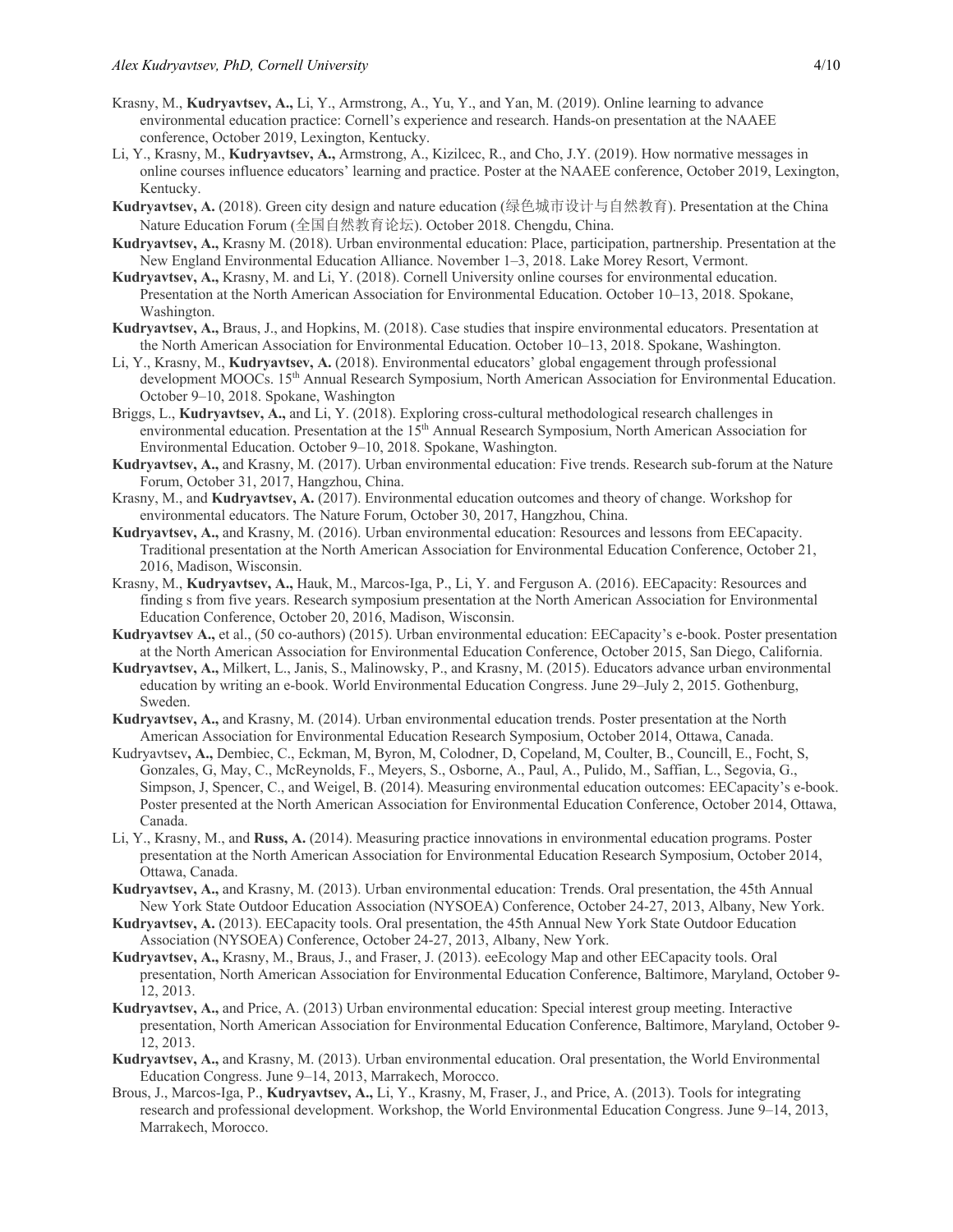- Li, Y., Krasny, M., and **Kudryavtsev, A.** (2013). Interactive learning in an online urban environmental education course: Role of participants, instructors and course materials. Oral presentation, the World Environmental Education Congress. June 9–14, 2013, Marrakech, Morocco.
- Li, Y., Krasny, M., and **Kudryavtsev, A.** (2013). Interactive learning in an online urban environmental education course. Oral presentation, the Cornell's Department of Natural Resources Graduate Student Association's Annual Symposium. January 17–18, 2013, Ithaca, NY.
- Li, Y., Krasny. M., and **Kudryavtsev, A.** (2012). Interactive learning in an online urban environmental education course. Poster, the North American Association for Environmental Education Research Symposium, October 2012, Berkeley, California.
- **Kudryavtsev, A.,** Krasny, M., Stedman, R., and Peters, S. (2011). Dissertation on sense of place in environmental education. Round table presented at the North American Association for Environmental Education Research Symposium, October 2011, Raleigh, North Carolina.
- **Kudryavtsev, A.,** Krasny. M., and Price, A. (2011). EECapacity offers the urban environmental education course. Formal presentation at the North American Association for Environmental Education Conference, October 2011, Raleigh, North Carolina.
- **Kudryavtsev, A.** (2011). Sense of place in urban environmental education. Presentation in the Cornell University Department of Natural Resources Spring 2011 Weekly Seminar Series, February 22, 2011, Ithaca, New York.
- **Kudryavtsev, A.,** Severino, A., Baichu, G., and Henning, D. (2010). Restoring oyster reefs in New York City for people and nature. Presented at the Future Cities, Future Citizens open seminar at Nordic Light House, Shanghai, China, October 17, 2010.
- Moskell, C., Broussard-Allred, S., Loria, K., Lambert, V., Brooks, L., Cheng, S., Ferenz, G., and **Kudryavtsev, A.** (2010). Resident's attitudes towards street trees and park trees in New York City. Poster presented at the North American Association for Environmental Education Research Symposium, September 2010, Buffalo, New York.
- **Kudryavtsev, A.,** Krasny, M., and Stedman, R. (2010). The impact of urban environmental education on sense of place in youth. Poster presented at the North American Association for Environmental Education Research Symposium, September 2010, Buffalo, New York. Also presented at the annual Cornell Council Sustainability Committee meeting 2010, Ithaca, New York.
- Krasny, M., Kalbacker, L., **Kudryavtsev, A.,** and Stedman, R. (2010). Development of an instrument to measure social capital in youth. Poster presented at the North American Association for Environmental Education Research Symposium, September 2010, Buffalo, New York.
- **Kudryavtsev, A.,** Stedman, R., and Krasny, M. (2010). Developing a survey to measure sense of place in youth. MillionTreesNYC, Green Infrastructure, and Urban Ecology: A Research Symposium, March 5–6, 2010, New York City.
- **Kudryavtsev, A.,** Krasny, M., Plewka, J., Runfola, A-M., Griffin, D., Liebowitz, A., Guance, A., Word, C., and Henning, D. (2009). Civic ecology education: restoring landscapes and mindscapes in the Bronx. Community Forestry & Environmental Research Partnership Annual Workshop, September 9–13, 2009, St. Helena Island, South Carolina.
- **Kudryavtsev, A.,** Krany, M., Plewka, J., Runfola, A-M., Griffin, D., Liebowitz, A., Guance. A., Word, C., and Henning, D. (2009). Measuring place attachment in urban youth. Poster presented at The North American Association for Environmental Education Research Symposium, October 2009, Portland, Oregon.
- **Kudryavtsev, A.,** Krasny, M., Runfola, A-M., Griffin, D., Liebowitz, A., Plewka, J., Archino, A., Oliveira, S., and Williams, A. (2009). Civic ecology education: building sense of place and restoring landscapes in the Bronx. The World Environmental Education Congress, May 10–14, 2009, Montreal, Canada.
- **Kudryavtsev, A.,** and Krasny, M. (2008). Urban environmental education: an avenue towards community-based natural resources management. Community Forestry & Environmental Research Partnership Annual Workshop, September 24-28, 2008, Craftsbury, Vermont.
- **Kudryavtsev, A.,** Doroshenko, M., Krasny, M. (2008). International programs to promote education for sustainable development. On the way to sustainable development: Bulletin of the Russian Centre of Environmental Politics. Number 46 (pp. 60–61). Moscow, Russia. (in Russian)
- **Kudryavtsev, A**., Krasny, M., Ferenz, G., and Weiss, J. (2007). Networking among environmental educators in NYC: Current status and desired outcomes. Pre-Conference Research Symposium, the 35th Annual Conference of the North American Association for Environmental Education, Virginia Beach, VA.
- **Kudryavtsev, A.,** Krasny, M., Sitawi, J., Doroshenko, M., and Usova, N. (2007). Blogging across continents: Integrating local and global education. The World Environmental Education Congress, July 2–6, 2007, Durban, South Africa.
- **Kudryavtsev, A.,** and Krasny, M. (2006). Cost-effectiveness of digital and face-to-face educator training. Pre-Conference Research Symposium, the 35th Annual Conference of the North American Association for Environmental Education, St. Paul, MN.
- Kudryavtsev**, A.,** Doroshenko, M., Krasny, M. (2006). Implementation of international environmental education programs [in the local context]. Abstracts of regional conference "Environmental Education: Problems, Experience, Perspectives" (pp. 81–82). Tomsk, Russia. (in Russian)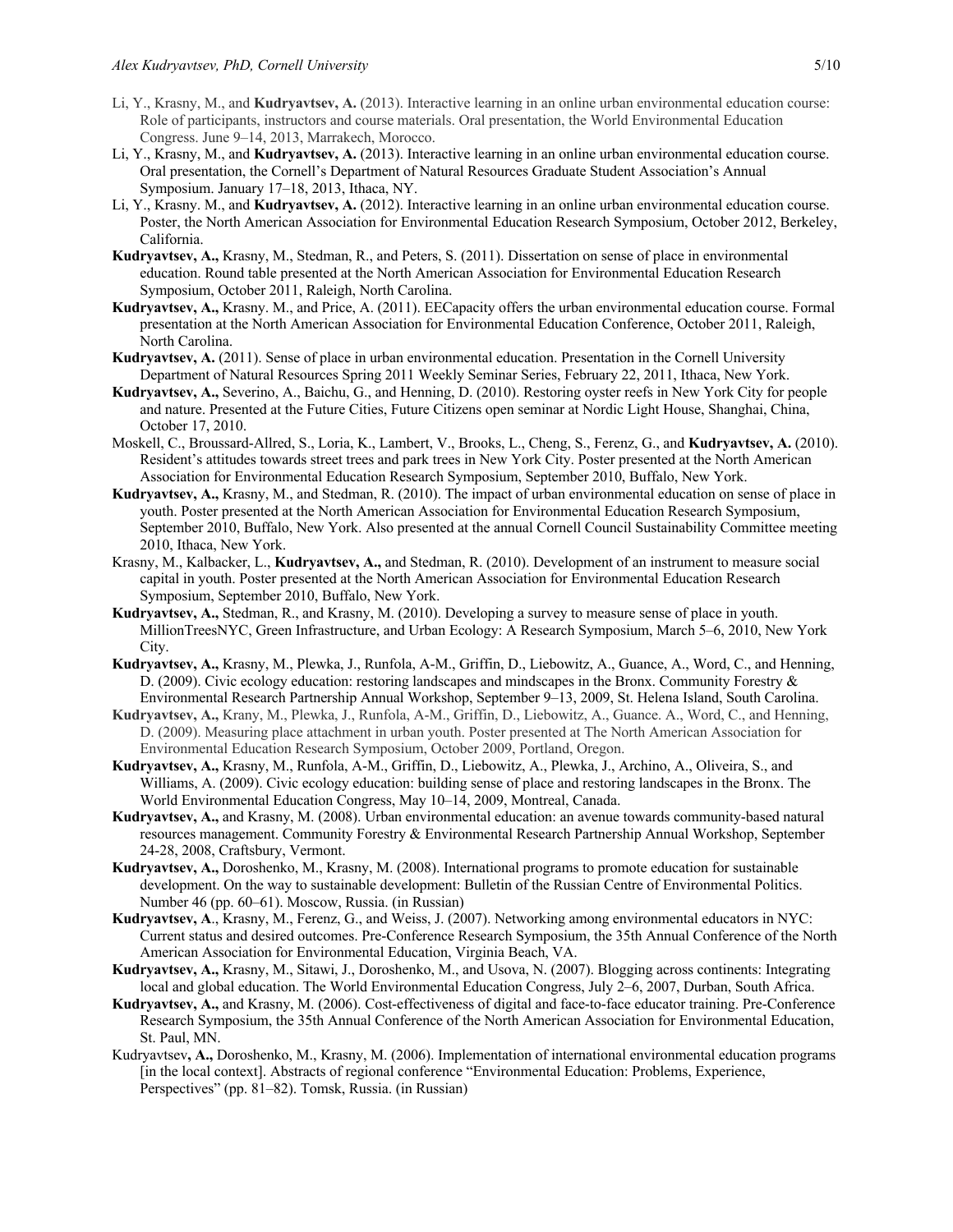- **Kudryavtsev, A.,** Krasny, M., Ferenz, G., and Babcock, L. (2005). Digital era? No educator left behind! Pre-Conference Research Symposium, the 34th Annual Conference of the North American Association for Environmental Education, Albuquerque, NM.
- **Kudryavtsev, A.,** and Krasny, M. (2005). The impact of computer-mediated communication on dissemination of environmental education programs. Pre-Conference Research Symposium, the 34th Annual Conference of the North American Association for Environmental Education, Albuquerque, MN.
- **Kudryavtsev A.** (2004). Gardens of diversity: Growing across cultures. Co-organized a walking tour of community gardens (with Ferenz G., Krasny M.) as part of a workshop at the Annual Conference of American Community Garden Associations, Toronto, Canada (September 2004).
- **Kudryavtsev, A.** (2004). The curriculum for "Methods of Environmental Education" course. Abstracts of the International Conference "Environmental Safety: Nature and Society" (pp. 140–141). St. Petersburg, Russia. (in Russian)
- Kudryavtsev**, A.,** Mudarisora, G., Doroshenko, E., and Kupressova, E. (2004). Cooperation of governmental organizations and NGOs for environmental education. Abstracts of the International conference "Environmental Safety: Nature and Society" (pp. 142–143). St. Petersburg, Russia. (in Russian)
- **Kudryavtsev, A.** (2003). Environmental education approaches in high school. Ecology, environmental protection, natural resource, and environmental management: Study programs (pp. 210–215). Tomsk, Russia, Tomsk State University. (in Russian)
- **Kudryavtsev, A.,** and Schinkin, N. (2003). Summer environmental practicum for students at historic and cultural heritage sites. Environmental problems of protection of historical and cultural heritage: Science articles (pp. 409–411). Moscow. (in Russian)
- **Kudryavtsev, A.** (2003). The dynamics of schoolchildren's environmental attitudes. Abstracts of conference of young researchers "Science, technology, and innovation." Volume 5. Novosibirsk, Russia, 153–154. (in Russian)
- **Kudryavtsev, A.** (2002). A way to success: combining research, education and outreach. Abstracts of regional conference "The environment of institutions of higher education as a factor of professional development" (pp. 109–111). Voronezh, Russia. (in Russian)
- **Kudryavtsev, A.,** Schinkin, N., and Levasheva, Yu. (2002). Environmental education programs in the Larinsky Nature Reserve (Tomsk, Russia). Abstracts of conference "Natural and cultural landscapes: problems of environment and sustainability" (264–265). Pskov, Russia. (in Russian)
- Schinkin, N., and **Kudryavtsev, A.** (2002). Field practicum for environmental science students, Tomsk State University. Abstracts of regional conference "Continuous environmental education in regional education" (p. 33). Tomsk, Russia. (in Russian)
- Lepshina, Yu., and **Kudryavtsev, A.** (2002). The experience of implementing after-school formal environmental education in Tomsk school #28. Abstracts of regional conference "Continuous environmental education in regional education" (pp. 37–38). Tomsk, Russia. (in Russian)
- **Kudryavtsev, A**., Varfolomeeva, O., Petuchova, T., Mudarisova, G., Letuvninkas, V., and Krinitsina, N. (2002). The role of NGOs in non-formal environmental education of schoolchildren. Abstracts of regional conference "Continuous environmental education in regional education" (pp. 43–44). Tomsk, Russia. (in Russian)
- **Kudryavtsev, A.,** Bubina, A., and Kapitonova, K. (2002). Schoolchildren's attitudes toward nature. Abstracts of conference "Environmental Safety" (p. 77). Yekaterinburg, Russia. (in Russian)

#### **INVITED SPEAKER**

- **Kudryavtsev A.,** and Gaus, M. (2020). Fostering civic participation through agriculture education in urban schools. Webinar for the Foundation for Environmental Education. May 5, 2020. https://youtu.be/S5e9g8HYzjU
- **Russ, A.** (2018). Environmental education for urban sustainability. Invited lecture at the National Taiwan Normal University. June 7, 2018. Host: Dr. Shin-Cheng Yeh.s
- **Kudryavtsev, A.** (2018). Urban Environmental Education Review book. "Chats in the Stacks" book talk at Mann Library, Cornell University (March 8, 2018). http://goo.gl/tfYqts
- **Kudryavtsev, A.** (May 2015) Urban environmental education research (3 lectures). Tomsk State University, Department of Environmental Management. Host: Dr. Alexander Adam.
- **Kudryavtsev, A.,** and Krasny, M. (2014, Oct 8) Urban environmental education: Literature review. Invited research presentation at Centro de Ciências da Saúde, the Federal University of Rio de Janeiro. Hosts: Dr. Vera Siquiera, Dr. Isabel Martins.
- **Kudryavtsev, A.** (2014, Feb 27–28). A series of faculty discussions and graduate student classes at the Wisconsin Center for Environmental Education, University of Wisconsin–Stevens Point. Topics: urban environmental education; sense of place research; online professional development courses; and participatory research approaches. Hosts: Solin, J., and Liddicoat, K.; sponsored by the Wisconsin Center for Environmental Education.
- **Kudryavtsev, A.** (2014, Feb 25–26). Workshop on EECapacity, a national EPA-funded environmental education professional development program. Host: Kerlin S.; sponsored by EECapacity.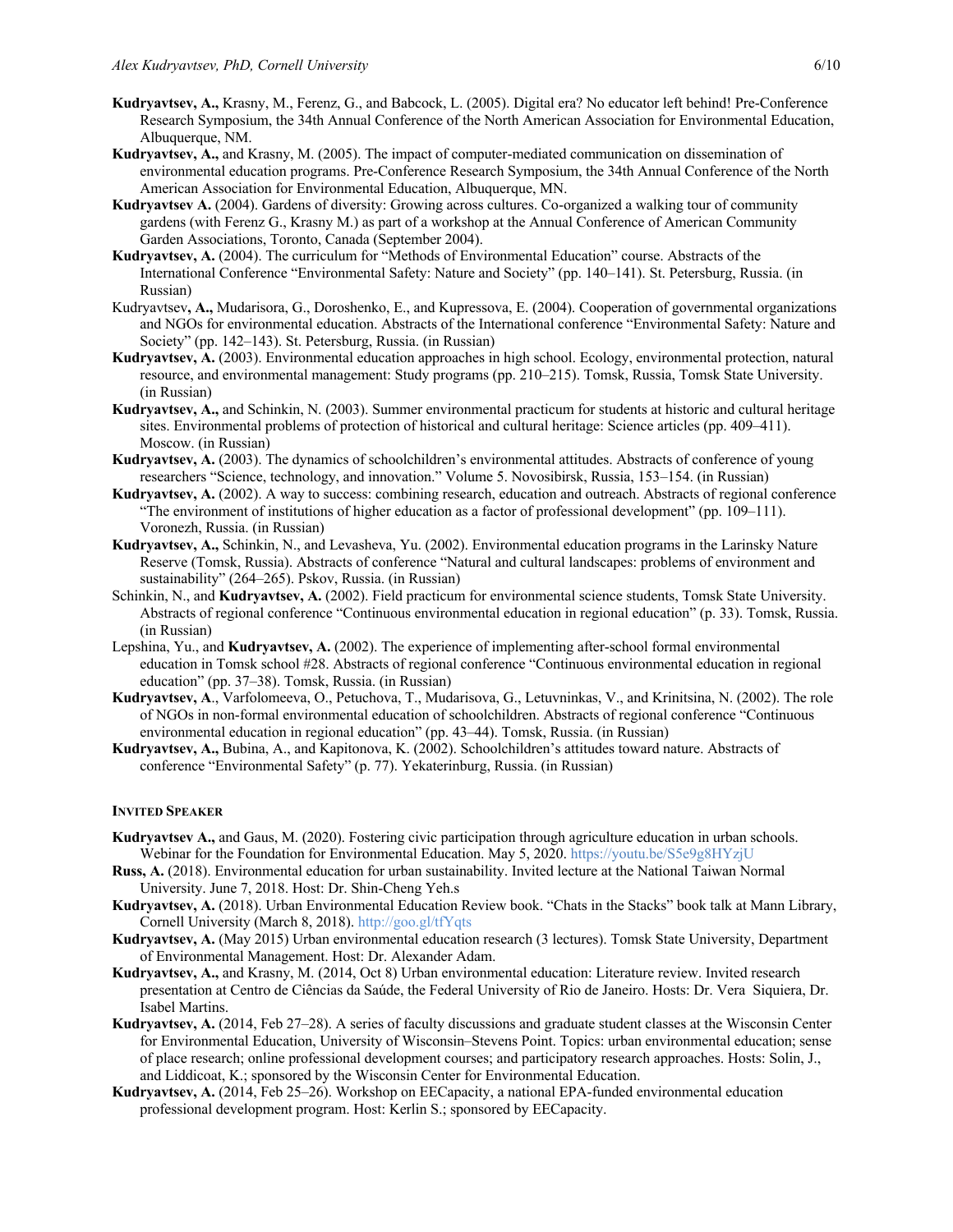- Krasny, M., Hilliard, C., **Kudryavtsev**, A., and Schusler, T. (2013). Civic ecology in the windy city and beyond. The "Big Red, Big Impact: Cornell Engages Chicago" alumni event. The Art Institute of Chicago (October 18, 2013).
- **Kudryavtsev, A.** (2012). The impact of urban environmental education on sense of place. Online webminar, Professional Learning Community, the EECapacity project, March 15, 2012.
- **Kudryavtsev, A.,** Krasny, M., and Price, A. (2011). Online professional development course: environmental education in urban communities. EECapacity Strategic Planning Meeting, November 16th, Silver Spring, Maryland.
- **Kudryavtsev, A.** (2011). The impact of urban environmental education on sense of place. Two guest lectures in the "Foundation of Recreation" class, October 26th, SUNY Cortland, New York.
- **Kudryavtsev, A.,** Krasny, M., Stedman, R., and Peters, S. (2011). Learning about social-ecological systems through narratives: the Bronx case study. URBIS workshop, organized by Stockholm Resilience Centre and Cornell Lab of Civic Ecology. October 19th. Cornell University, Ithaca, New York.
- **Kudryavtsev, A.** (2010). Four lessons on the urban environment. Concordia International School Shanghai (上海协和国 际学校), Shanghai, China (October 2010).

#### **OUTREACH AND PROFESSIONAL DEVELOPMENT**

2014 summer *Fellow, North American Association for Environmental Education, Washington, DC.*

- 2009–2010 *Outreach Education Program Coordinator, College Achievement through Urban Science Exploration program, Cornell University and Henry Street Settlement (Teagle Foundation).* Developed curriculum on research methods and environmental science for minority high school students in NYC exploring environmental career track; organized interactive learning sessions and environmental field trips to UNESCO Liaison Office in New York, green buildings and other facilities.
- 2009–2010 *Intern, UNESCO Liaison Office at the United Nations Headquarters, New York (Sep 2009–Apr 2010).* Worked with the URBIS Partnership team designing an international program to support resilience and sustainability in cities, organized youth learning sessions about the urban environment, supported the "Education for All" conference headed by the UN Secretary General Ban Ki-moon.
- 2008–2009 *Urban Environment Program Assistant, Cornell University Cooperative Extension–NYC.* Coordinated environmental outreach programs on Governors Island and Central Park in New York City; organized web development; developed outreach materials on ecosystem services.
- 2006, January *Participant, Field Course on International Agriculture and Rural Development in India*. Studied development in rural and urban India, including Chennai, Vijayawada, Hyderabad, Kochi, Calicut, and Mumbai; networked with environmental education organizations in Ahmedabad and New Delhi.
- 2005, summer *Intern, Cornell University Cooperative Extension–NYC.* Conducted research about the use of computer technologies by environmental educators; co-organized Garden Mosaics program workshops.
- 2003, September *Participant, Open World Environmental Exchange Program, Vermont, USA*. Learned about environmental education, stewardship and conservation programs in Vermont.
- 2002, April *Participant, Workshop on Theoretical Ecology, International Centre for Theoretical Physics, Trieste, Italy*. Exchanged and learned about different methods of environmental research.

#### **AWARDS AND FELLOWSHIP**

| 2018             | Educator of the Year, Higher Education. North American Association for Environmental Education.                                                                                                    |
|------------------|----------------------------------------------------------------------------------------------------------------------------------------------------------------------------------------------------|
| 2009-2010        | Dissertation Fellowship, Community Forestry and Environmental Research Partnership program<br>$(S14,409)$ .                                                                                        |
| 2009             | Summer stipend support, the Graduate Field of Natural Resources, Cornell University (\$2,050).                                                                                                     |
| 2009             | Outstanding Graduate Teaching Assistant "Golden Apple" Award. Cornell University.                                                                                                                  |
| 2008             | Pre-dissertation Fellowship, Community Forestry and Environmental Research Partnership program.                                                                                                    |
| 2005, 2007       | Cornell University Urban Scholars.                                                                                                                                                                 |
| 2004–2005        | U.S. Department of State – Muskie Fellowship by American Councils to study at Cornell University,<br>3% of competitive applicants awarded (total support for two academic years $\sim$ \$100.000). |
| 2002–2003        | Russian President's Scholarship, a one academic year award.                                                                                                                                        |
| 2002, 2003       | YUKOS Oil Company Scholarships, awarded twice.                                                                                                                                                     |
| 2002, 2003       | Tomsk Region Governor's Awards in Science and Education, awarded twice.                                                                                                                            |
| 1999, 2000, 2001 | Soros Student Award, Open Society Institute, awarded three times.                                                                                                                                  |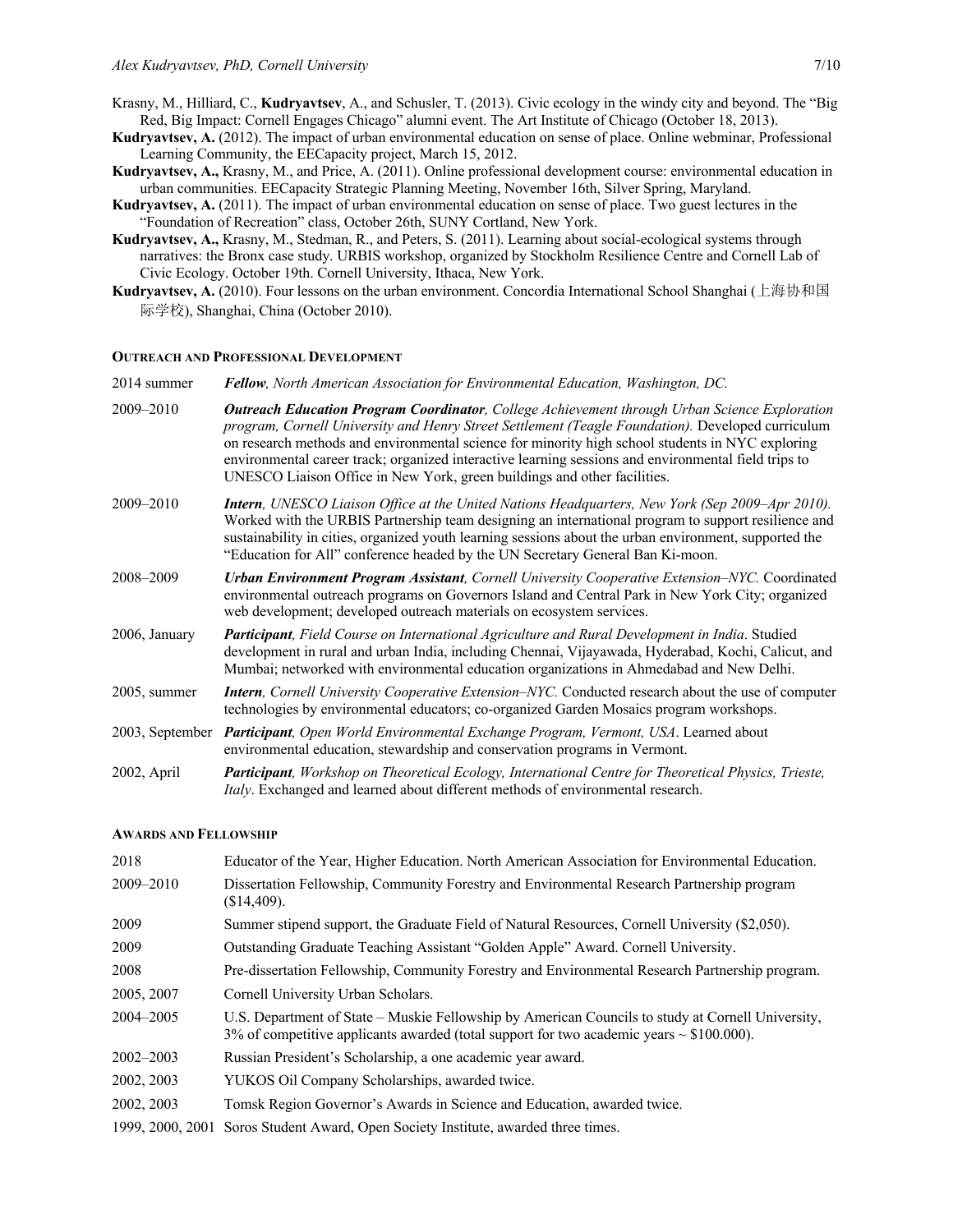| 1999-2001     | Russian Governmental Scientific Scholarship, the Government of Russian Federation.                                                                                                                                                                           |
|---------------|--------------------------------------------------------------------------------------------------------------------------------------------------------------------------------------------------------------------------------------------------------------|
| 1999, 2000    | Russian National Environmental Olympiads, first place awards.                                                                                                                                                                                                |
| 1999          | Russian National Contest "Environmentalist of the XXI Century," first place.                                                                                                                                                                                 |
| <b>GRANTS</b> |                                                                                                                                                                                                                                                              |
| 2020-2023     | Advancing the impact of urban agriculture on youths' civic engagement. (PI: Alex Kudryavtsev).<br>Sponsor: Smith-Lever Project, Federal Capacity Fund (\$75,000).                                                                                            |
| 2019-2022     | Exploring the outcomes of urban agriculture education in NYC. (PI: Alex Kudryavtsev). Sponsor:<br>Hatch Project, Federal Capacity Fund. (\$98,000).                                                                                                          |
| 2019-2020     | Environment and Education Sustainable Development Goals: Building Capacity for Local<br>Environmental Practice Through Online Learning in China (Co-PIs): Marianne Krasny, Rene Kizilcec,<br>Yue Li, Alex Kudryavtsev. Sponsor: Cornell China Center.        |
| 2016-2018     | Global Environmental Education Partnership (GEEP) travel grants (about \$3000 each) to participate in<br>the GEEP planning meetings in Madison, Wisconsin (October 2016), Osaka, Japan (May 2017), Taipei,<br>Taiwan (May 2018), Spokane, Washington (2018). |
| 2017-2018     | Alibaba Foundation, environmental educators' professional development: online courses, international<br>exchange program, and workshops (\$200,000). Co-organized with Li, Y. and Krasny, M.                                                                 |
| 2012          | Cornell Open-Access Publication Fund, Cornell University Library (\$1,500).                                                                                                                                                                                  |
| 2011          | Graduate Student Conference Grant from the Cornell University Graduate School to participate at the<br>NAAEE Research Symposium and Annual Conference (\$360).                                                                                               |
| 2009          | William B. Stapp College Student Scholarship, the North American Association for Environmental<br>Education (\$340).                                                                                                                                         |
| 2009          | Graduate Student Conference Grant from the Cornell University Graduate School to participate at the<br>5 <sup>th</sup> World Environmental Education Congress, Montreal, Canada (\$230).                                                                     |
| 2006          | Financial Aid Award to participate in the "Agriculture in Developing Countries" course field trip in<br>India, International Programs, Cornell University (\$2,000).                                                                                         |
| 2005          | The Graduate Research Fellowship in Community Development Policy-Making. Project: "Computer<br>Technologies for Science Education in NYC Communities," at Cornell University Cooperative<br>Extension–NYC, advisors Krasny M. and Ferenz G. (\$3,000).       |
| 2005          | Cornell University Graduate School Travel Scholarship (\$450).                                                                                                                                                                                               |
| 2005          | William B. Stapp College Student Scholarship, the North American Association for Environmental<br>Education (\$400).                                                                                                                                         |
| 2003          | The Ecology and Environmental Protection in Siberia project, an international summer school for Ohio<br>State University students at Tomsk State University (program manager; PI: Dr. Karnachuk). Grant<br>awarded by Ohio State University (\$21,000).      |
| 2003          | The School of Environmental Leaders (Trainer. Project coordinator: Doroshenko E.). Tomsk<br>Environmental Protection Agency (\$500).                                                                                                                         |
| 2002          | Travel grant for the workshop on theoretical ecology, ICTP / UNESCO, Trieste, Italy (\$2,000).                                                                                                                                                               |
| 2002          | Travel grant. The 17th session for the Global Biodiversity Forum, Valencia. Spain. IUCN – The World<br>Conservation Union.                                                                                                                                   |
| 2002          | Internet and Environmental Control project (Co-manager with Doroshenko E., Mudarisova G., et al.).<br>Siberian Civic Initiatives Support Center.                                                                                                             |
| 2002          | Russian National School of Young Environmental Inspectors (Co-manager with Antropova S.,<br>Mudarisova G., et al.). Pacific Environmental and Resources Center, USA (\$10,000).                                                                              |
| 2002          | Grant to compose and publish a reference book "Internet-resources on Environmental Protection"<br>(Project manager). Tomsk Environmental Protection Agency and American Education Center in<br>Tomsk, Russia (\$300).                                        |
| 2001          | Russian National School of Young Environmental Inspectors (Co-manager with Mudarisova G.,<br>Varfolomeeva O., et al.). Pacific Environmental and Resources Center, USA (\$10,000).                                                                           |
| 1999          | Russian National School of Young Environmental Inspector (Project manager). Pacific Environmental<br>and Resources Center, USA (\$5,000).                                                                                                                    |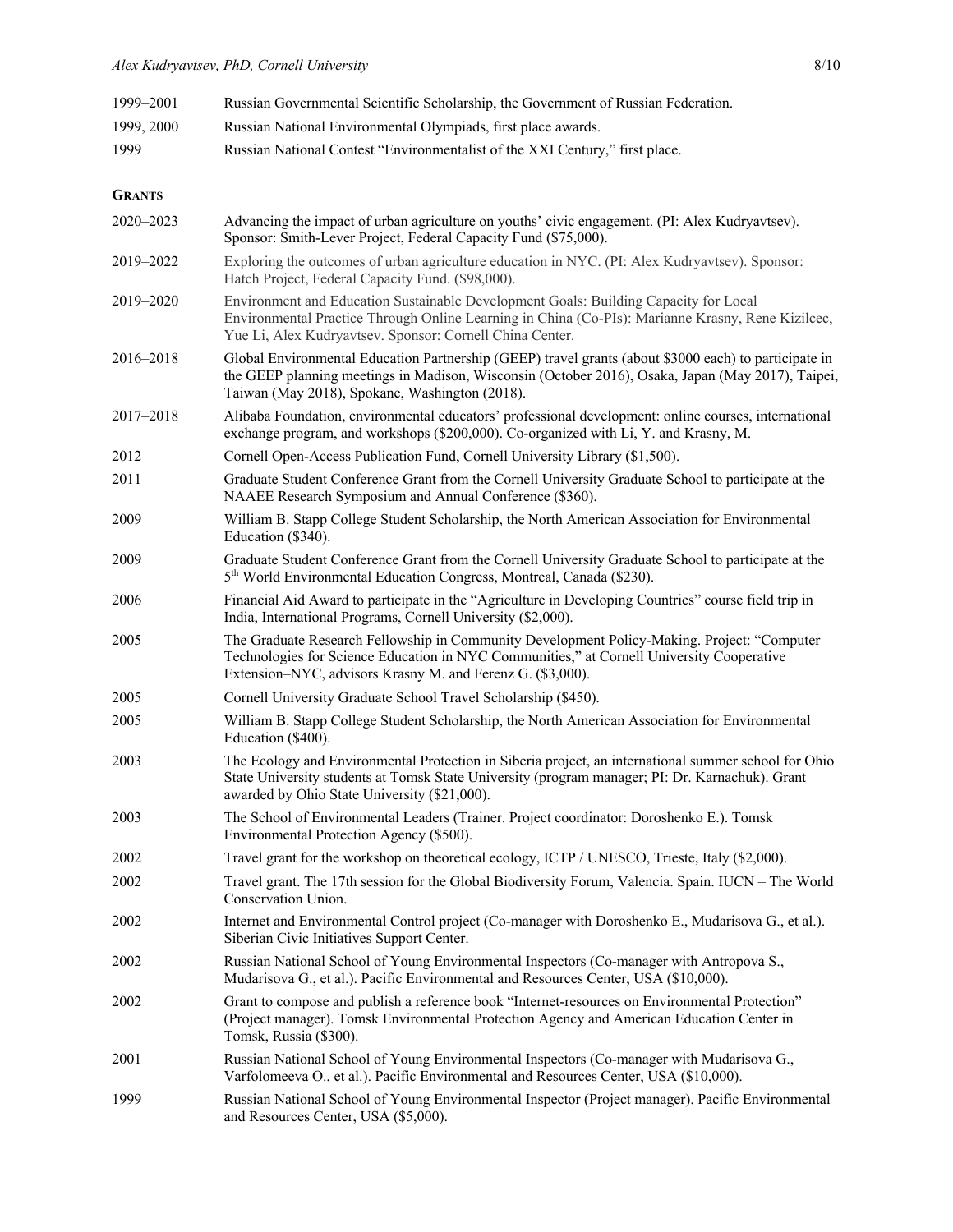- 1999 The Protection of Black Stork Habitats project (Participant. Project coordinator: Blinov L.). Charitable donor, UK (₤857). 1998–2000 Telecommunication for Environmental Organizations (Co-manager with Blinov L.). Sacred Earth
- Network, USA (\$500).

### **VIDEO AND PODCASTS**

E–STEM online course trailer https://youtu.be/KK-4yGuNUrs E-STEM: Critical thinking (2020), 5:53min https://youtu.be/64162uzV050 E-STEM: Project-based learning (2020), 4:48min https://youtu.be/N2za9QpgQ34 E-STEM: Problem-based learning (2020), 5:43min https://youtu.be/OXIQHcjisGU E-STEM: Inquiry-based learning (2020), 6:51min https://youtu.be/sa0LtB78vY4 Nature Education online course (2020) https://tinyurl.com/NE-lectures Nature Education webinar series (2020) https://tinyurl.com/NE-webinars Environmental Education in Mexico (CICEANA) (2018), 5:15min https://youtu.be/3Kq6pvffids Jian An Eco-school, Taipei, Taiwan (2018), 6:07min https://youtu.be/9kybZ9tYYzg Environmental Education Outcomes (a series of podcasts) (2017) http://goo.gl/R4KerT Urban Environmental Education Review (30 video lectures), co-produced with B. Hutchinson, M. Krasny and Y. Li (2017) http://goo.gl/Mdhm0p EEResearch: Environmental education outcomes (2015), 5:22min http://youtu.be/PYCpBS-O69c EEResearch: Pro-environmental behavior (2015), 5:37min http://youtu.be/ ixdefQtAjs EEResearch: What influences pro-environmental behavior (2015), 4:41m http://youtu.be/N3vAcicWVt0 EEResearch: Urban environmental education (2014), 10:01min http://youtu.be/Zs\_xC78PN44 EEResearch: Environmental education and sense of place (2013), 8:52min http://youtu.be/1idOcEkQZC8 Sense of place: survey (2012), 7:02min http://youtu.be/YEm4ul6lOhs New York Harbor School (2011), 4:30min http://youtu.be/CcxaZm2NkCI Satellite Academy Eco-Leaders program, New York (2011), 6:06 min http://youtu.be/7d5mQlLH3jo The Urban Farm at the Battery, New York (2011), 3:28min http://youtu.be/sUQFCPmXcOQ What's Good in My Hood (2011), 6:57min http://youtu.be/Mfh579rjiio Education program at New York Restoration Project (2011), 5:02 http://youtu.be/gTlYZ77uUcM Drew Gardens, The Bronx (2011), 4:11min http://youtu.be/b4b4Viw0k6s AmeriCorps, New York Restoration Project (2011), 3:04min http://youtu.be/iyABvj157Jw Green roof in the Bronx (2010), 2:42min http://youtu.be/QtK2jCxKiyg Rocking the Boat: oyster restoration (2010) 2:52min http://youtu.be/M12tfjlmRIU Rocking the Boat: education about oysters (2010), 1:55min http://youtu.be/OlFybOCOusk Rocking the Boat: education approaches (2010), 3:20min http://youtu.be/1PmuMfS3OVo Environmental stewardship in the North Bronx (2010), 1:17min http://youtu.be/ooxOyL8fiVc Planting day in the Bronx (2009), 3:51min http://youtu.be/JzDDRYdpZGA Removing invasive species, New York (2009), 3:54min http://youtu.be/gZcuBy ikEk

# **SERVICE**

#### *Advisor*

Global Environmental Education Partnership (GEEP) (http://thegeep.org). This partnership is organized by the US Environmental Protection Agency (US EPA) and Taiwan EPA to advance environmental education and sustainability on the global level. I contribute to its environmental education case studies initiative, and coordinate other projects through GEEP's international meetings in Maddison, Wisconsin (2016), Osaka, Japan (2017), Washington, DC (2017, 2020), Taipei, Taiwan (2018), and Spokane, WA, USA (2018).